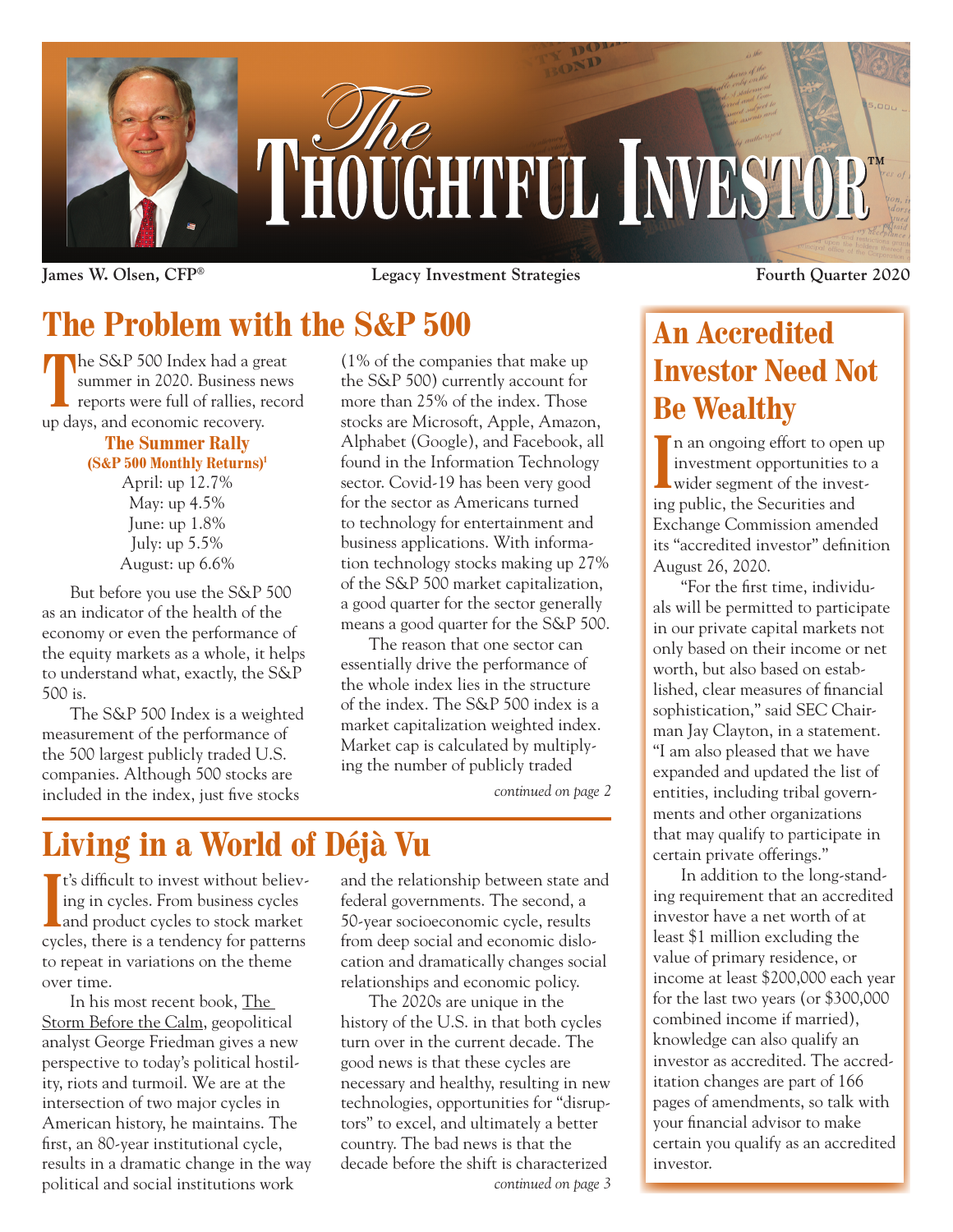#### **The Problem with the S&P 500** *— continued*

shares outstanding by the market price of one share of the company's stock. As a result, not all companies' performance, or value, are reflected equally in the final sum. Each of the five stocks listed above has a greater influence on the S&P 500's returns than any other stock because of its market capitalization.

At the same time that their market capitalization drove changes in the value of the index, the big five were not the best performing stocks in the S&P 500 index. From the start of lockdowns on March 10<sup>th</sup> though August 2020, Abiomed Inc., Advanced Micro Devices Inc., Cadence Design Systems Inc., Chipotle Mexican Grill Inc., Halliburton Co., Nvidia Corp., PayPal Holdings Inc., Tractor Supply Co., United Parcel Service Inc. Class B and West Pharmaceutical Services Inc. were at the top of the performance list. Energy and financial companies were among the worst performers.

The concentration of the S&P 500's value in just five companies also offsets the value of diversification in the index and does not reflect the U.S. economy as a whole.

There are drawbacks to being big as well. The sheer size of the big five companies makes it difficult to achieve substantial revenue growth. A 25% increase in revenue for a company with \$1.5 million in annual sales is just \$375,000. With revenue of **\$273 billion** for the year ending June 30, 2020, Apple would need to increase sales by \$68 billion to achieve a 25% growth rate. Its actual sales growth for the period was 5.7%.

The S&P 500 is more vulnerable to market volatility because it is the most popular investment index. While you cannot invest directly in the S&P 500, you can invest in S&P 500 index funds and funds benchmarked to the S&P 500. In fact, there is more \$11.2 trillion in U.S. dollars alone indexed or benchmarked to the S&P 500, with indexed assets comprising approximately \$4.6 trillion of this total. Demand for S&P 500 index funds



**S&P 500 SECTOR WEIGHTS** 

*In just four years, the Information Technology sector has grown by 32% to represent 27.47% of the S&P 500 Index's value, while the Energy, Financials, Industrials, Consumer Staples and Consumer Discretionary sectors have led declines in sector weight.*

creates demand for the stocks included in the index and can drive higher share prices. When Tesla, Inc. was not included, as expected, in the S&P 500 in September, the stock's value fell 21% in one day.

There is also a significant concentration in the ownership of S&P 500 companies. 85% of the assets invested in S&P 500 index funds are managed by just five funds or ETFs: Vanguard 500 Index Admiral, Vanguard Institutional Index I, SPDR S&P 500 ETF, Fidelity Spartan 500 Index, and iShares Core S&P 500.

With much of the S&P 500's performance contributed by just five companies, all in the same sector, and five funds holding the bulk of investments in the S&P 500, a market downturn can lead to a decline in the index, unrelated to the companies' performance. The reason goes back to supply and demand. Many investors retreat to safety in a market decline, selling their positions and moving to cash or lower risk investments. With the growth of index investing and particularly investing in the S&P 500, that means a lot of selling pressure on the stock of the S&P 500 companies, particularly Microsoft,

Apple, Amazon, Alphabet (Google), and Facebook, to meet liquidation requirements and keep the index funds aligned with the S&P 500. The same happens in reverse in a rising market as investors pile into S&P 500 index funds.

Good investing requires understanding what you are invested in and the risks of the investment. That helps you build diversified portfolios and investment approaches to minimize risk – i.e. to avoid losing value. It also helps you interpret news coverage with a grain of salt*. All is well* in the S&P 500 does not necessarily mean all is well in the overall financial markets or the U.S. economy.

*The information above is designed to help you better understand the S&P 500 Index and some factors that influence its value. It is not intended as investment advice. All investments have the potential for loss as well as gain. It is important that you understand the risk involved in an investment and how it fits your portfolio. If you have questions, talk with your financial consultant.*

<sup>1</sup>  https://www.cnbc.com/2020/08/28/sp-500-heads-forbest-august-since-1986-as-stunning-summer-rally-continues.html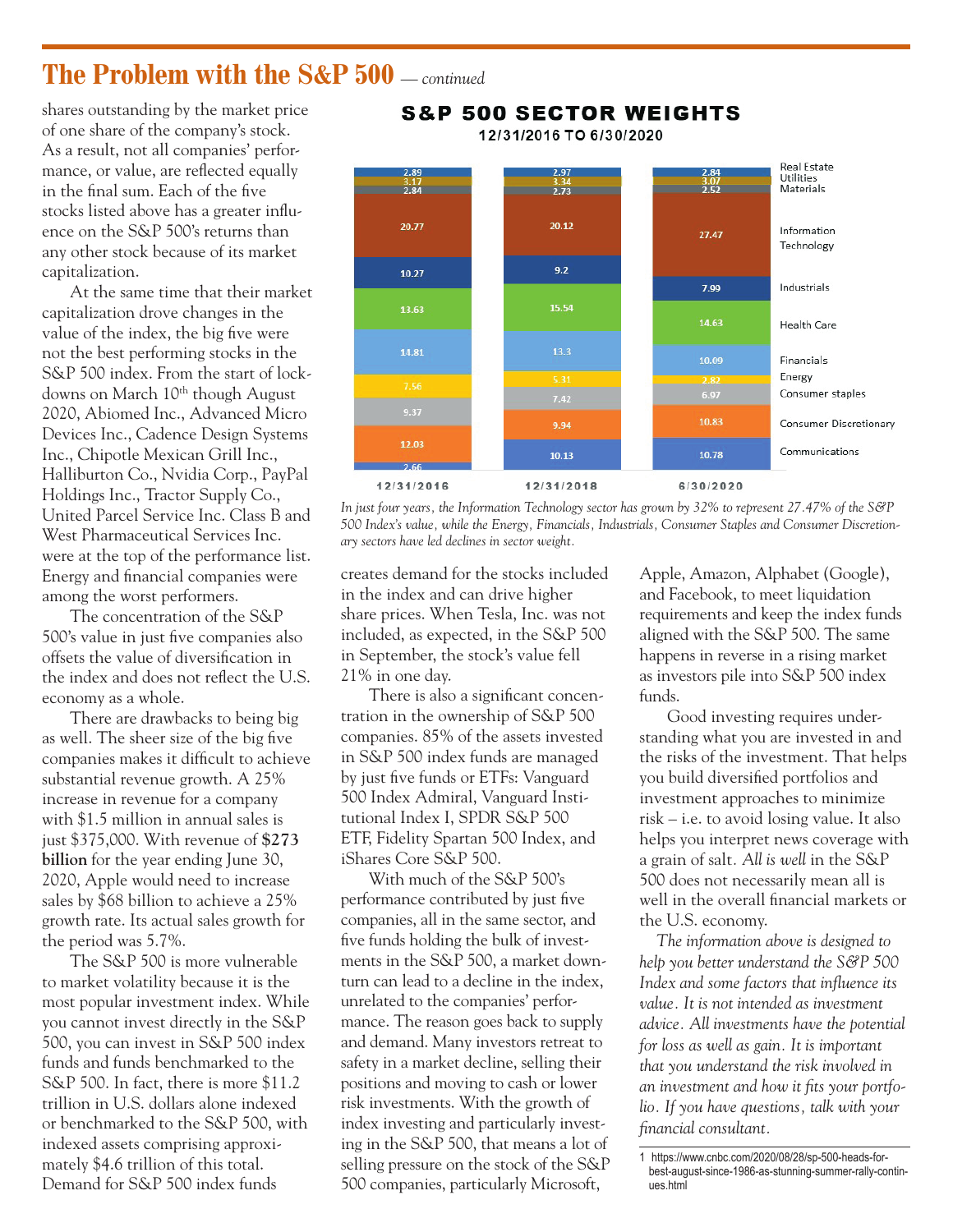#### **Living in a World of Déjà Vu** *— continued*

by political instability, electoral chaos, economic distress and social discord for much of the population. And that's all without the impact of Covid 19, which was just beginning to surface when the book was published.

Friedman's message is disturbing in that he sees no quick resolution to the uncertainties and difficulties of life for many Americans. But it is also reassuring from the perspective that this is not new, it has happened before, it will pass, and the end result will be a better world until we outgrow the benefits of change and slip once more into the storm.

Institutional cycles, which shape the character and nature of government, have historically been driven by war, according to Friedman. Wars require rethinking and restructuring government. From December 7, 1941 to December 31, 1991, when the Soviet Union was officially dissolved, the U.S. was in a permanent state of war. Decision making in Washington was streamlined for crisis, not routine

decisions. Efficient decision making beneath the crisis level has become rare. Two elements of the problem are diffusion and entanglement. Authority and knowledge are distributed among departments or agencies each with their own expertise but lacking a center. Multiple federal agencies are often engaged in managing parts of the same problem resulting in overlap and battles for turf and funds. The federal government no longer operates in a timely or efficient manner, forcing a new institutional shift, which will begin, based on the three preceding shifts, around 2025.

Based on Friedman's timetable, the fifth socioeconomic cycle, in which we are currently, will end with the president elected in 2028, beginning a new 50-year cycle. During the transitional phase, we can expect political instability and chaos, followed by social and economic earthquakes.

Friedman's scenario says that we have been here before and past cycles have resulted in improvements in social, economic and government environments. They have also produced new disruptive technologies that transformed the lives and centuries old traditions of Americans and the world. *"At the end and the beginning of each cycle, there is a sense of failure and disaster. Yet each time the United States has re-created itself, perhaps imperfectly, but with a rebirth of startling superiority,"* maintains Friedman.

This barely touches on the information in Friedman's book, his sixth publication, including two *New York Times* bestsellers. It's an intriguing read and worth your time, particularly if you are feeling discouraged by current events. Is Friedman's view of history correct? We will only know in hindsight, but it is a reminder that with change comes opportunities for investors, opportunities that we want to be alert to and ready to exploit.

-----------------

#### **Air and Water Are the Center of Better Health**

The impact of coronavirus goes far beyond the potential of getting sick from Covid-19. Jokes abound about the Covid 15-pound lockdown weight gain. More serious, a tracking poll by the Kaiser Family Foundation found that 45% of adults said the pandemic had affected their mental health.

How do we re-center ourselves and get back on track to better health? Health consultant Yegene Chun recommends that you start with your breathing.

The first sign of stress is found in your breathing pattern. If you are taking shallow breaths or holding your breath, your body is in stress mode. The longer you stay at a heightened stress level with fight or flight reactions at full mode, the greater the damage you are doing to your physical health. "Bad stress isn't when you reach the heart attack stage," Ms. Chun explains. "It begins

much earlier when you forget to slow down and breath properly."

When you notice you are breathing shallowly, pause and focus on taking deep, even breaths. Keep your exhalations long and slow. As you slow your breathing, try to relax your muscles.

The second simple step toward reclaiming your health is to make certain you are taking in sufficient water. Our bodies are 60% water; our blood is 90% water, explains Ms. Chun. When we become dehydrated, inadequate water can have wide-reaching health impacts.

In addition to assisting with the supply of oxygen, water conveys water-soluble minerals and nutrients to different parts of the body, removes waste products from the body and regulates temperature. Water lubricates joints, improves skin health, and cushions the brain and spinal cord. It can also help prevent muscle fatigue and improve athletic performance.

Dehydration causes the blood to become thicker increasing blood pressure. A natural defense of the body to preserve water is to restrict airways, worsening allergies and asthma. Digestive problems can also result from inadequate water, including constipation and an overly acidic stomach.

Ms. Chun recommends not just drinking more water but increasing water from sources such as fruit and vegetables with important minerals and nutrients.

"You cannot rebuild your health if you are allowing stress to tear you down and undermine your efforts to be healthy or if you are not getting sufficient water. Those really are the two essential elements of feeling better, having more energy and enjoying your life," she explained. "If you do nothing more than take these two steps, you will find yourself feeling better and gaining the ability to make life-long changes in your wellbeing."